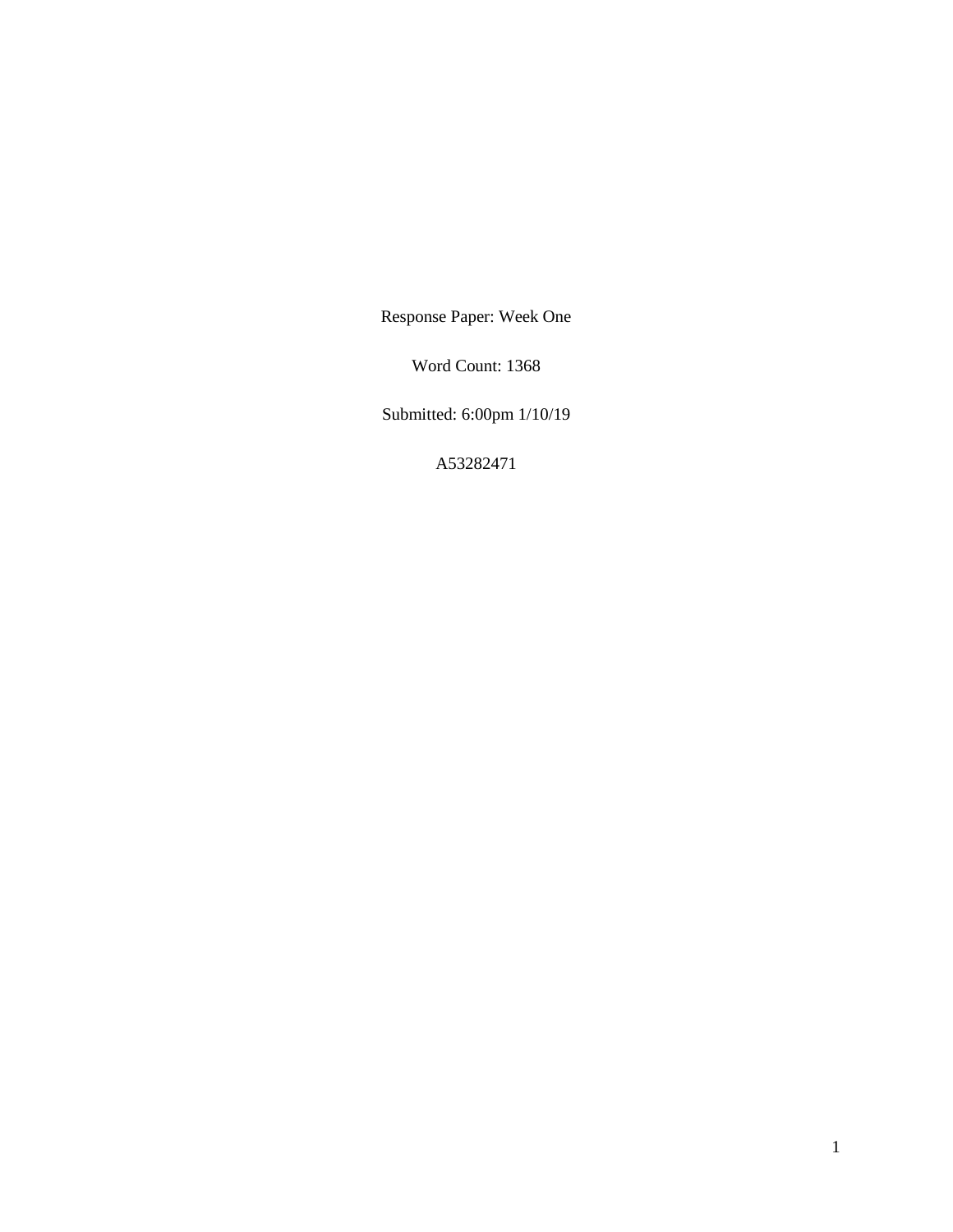## *Plus ça change – On Democratic Continuity*

Despite dramatic differences in the regimes that have adopted it, the concept of democracy appears to exhibit remarkable continuity. This is not to deny Robert Dahl's exposition of democratic evolution over time, but rather to assert that this evolution has occurred within recognizable bounds. What we call democracy would doubtless be difficult for an ancient Greek to recognize as such. But the disjunction is not apparent in the other direction. To us, both the Greek *poleis* and modern representative governments are recognizably democratic, despite significant imperfections. Indeed, the story told by Swift, Dahl, Dunn and others of a dynamic concept evolving over time obscures a deeper current of continuity: the concept of self-rule.

According to Dahl, Greek democracy differed from contemporary democratic practice in three central respects – citizenship was highly exclusive, citizens did not acknowledge universal political or human rights, and Greek democracy was therefore "inherently limited to small-scale systems".<sup>1</sup> As a result, for two millennia the notion of representation "remained mainly outside the theory and practice of democratic or republican government."<sup>2</sup> This began to change, on his telling, when the debate between radical and democratic republicans resulted in the replacement of the ideal of mixed government (on the Roman or Spartan model, c.f. Polybius, *The Histories*) with the concept of the separation of powers.<sup>3</sup> Rather than balance conflicting private interests among the various factions in society, the new model would ensure "a proper balance among the three main functions or "powers" of government. This is dependent on what Dahl calls the Strong Principle of Equality – that individuals are sufficiently similar<sup>4</sup> to one another as to make it implausible that any one or any group of them is better-qualified to rule than the group as a whole. The strong principle, according to Dahl, "need not be applied very broadly." He

l

 $1$  Dahl, Robert "Democracy and its Critics". Ch. 1. Yale University Press, 1991.

<sup>&</sup>lt;sup>2</sup> Dahl, Robert "Democracy and its Critics". Ch. 2. Yale University Press, 1991.

 $3$  ibid

<sup>4</sup> Compare the Spartan habit of calling one another "*homoi*" (similar). See Xenophon, A History of My Times.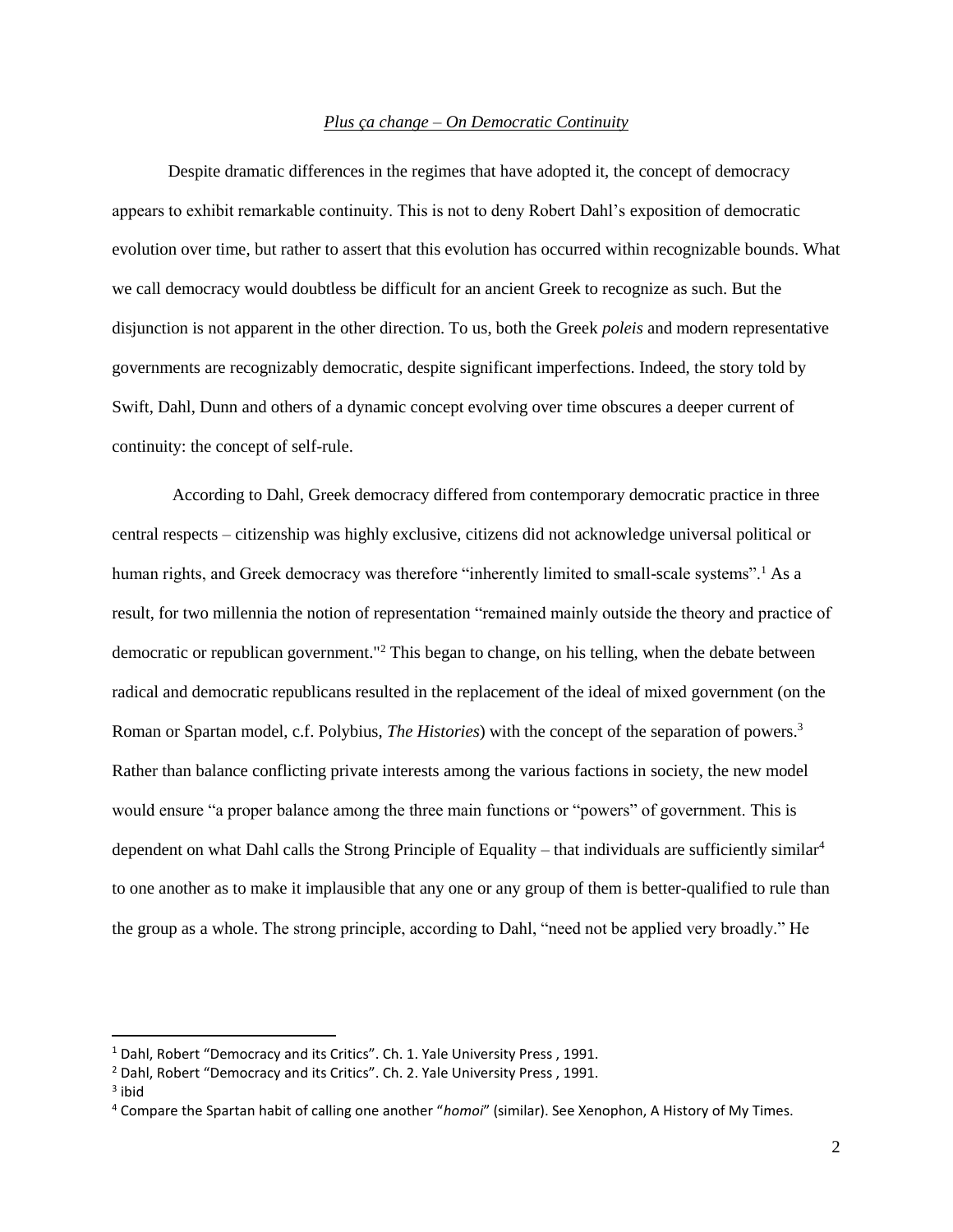describes the "democracy" that results as "democratic with respect to its own demos, but not necessarily democratic with respect to all persons subject to the collective decisions of the demos."<sup>5</sup>

Dahl (and others) make much of the large size permitted by the transition to representative democracy. But Alexander's conquests had already made the *polis* obsolete even as Aristotle was lionizing it as the only proper abode for a free man. The critical background for the republican model came not in the eighteenth century but during the *Pax Augusta* and the slightly earlier *oecumene*, or world-community created by Alexander's successors. To resist Macedon, the Greek *poleis* formed federal leagues (c.f. the Achean league, the Aetolian league, and so on), and representatives from each state made policy in official league councils. In addition, most of the major religious centers in the Greek world were governed by councils made up of repesentatives from nearby states (c.f. the Amphyctyonic League). Representation was not so foreign to the ancients as Dahl supposes.

Despite this continuity, it is arguable that the concept of democracy acquired pejorative connotations in the ancient world that it did not manage to shake off until the modern era. John Dunn argues that while the concept of democracy once connoted generalized equality, it is now limited merely to "equality of the franchise". He credits this change in part to the Russian revolution and the subsequent development of the USSR, which pursued equal outcomes while emphatically rejecting equal representation. This semantic shift resulted in the discovery by elites that they no longer needed to "confine electoral representation", and that it was "on balance advantageous, both to ruling politicians and to those they ruled, to extend it…as far as it would go." The Second World War provided additional impetus to rehabilitate democratic rhetoric, as "…in the face of intense suffering, [governments] needed it above all to focus their citizens' allegiance, and to define a cause worth fighting to the death for."<sup>6</sup>

 $\overline{\phantom{a}}$ 

<sup>&</sup>lt;sup>5</sup> Dahl, Robert "Democracy and its Critics". Ch. 2. Yale University Press, 1991.

<sup>6</sup> Dunn, John "Setting the People Free: The Story of Democracy". Atlantic Books, 2005.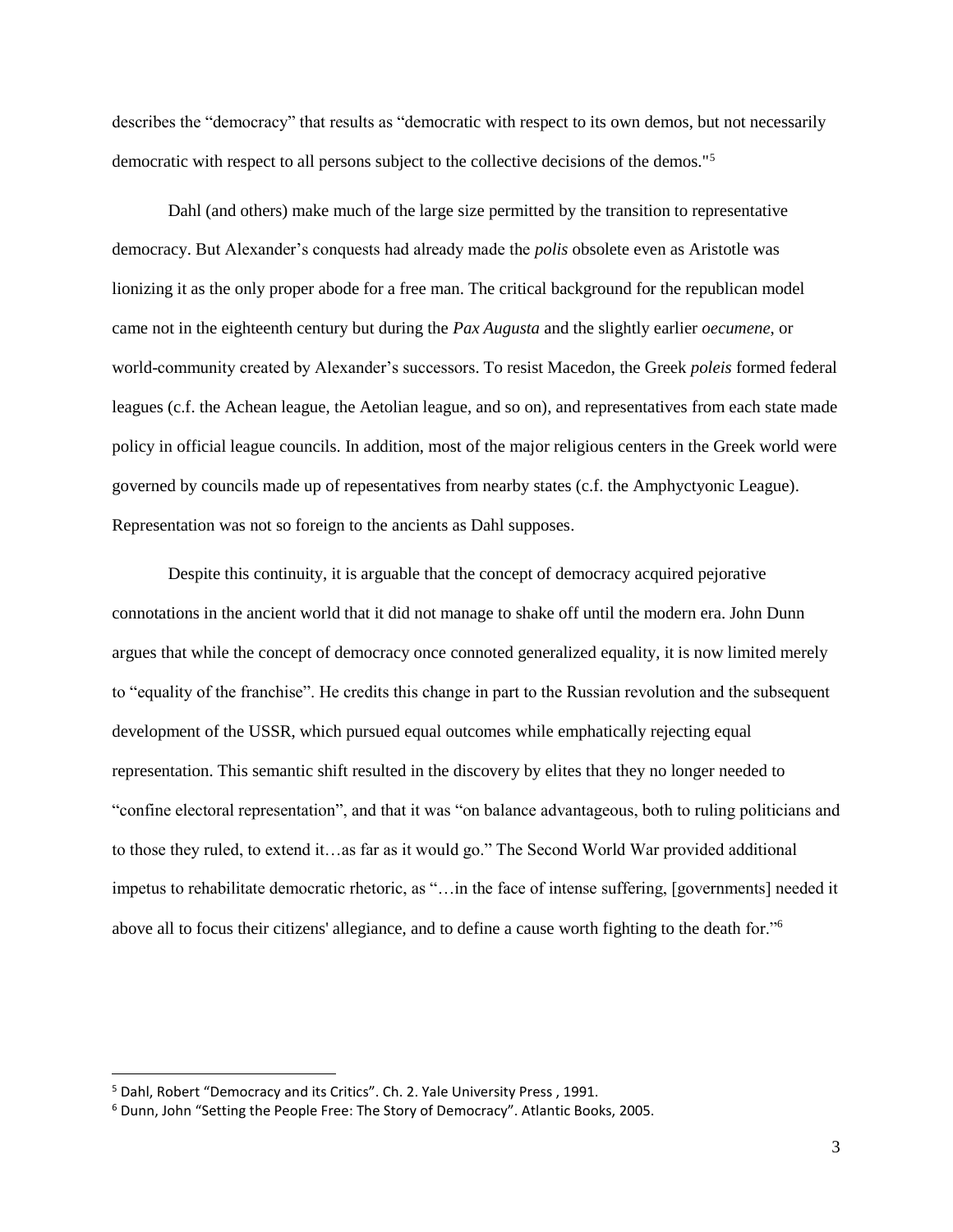Adam Swift frames the issue as a question of tradeoffs. He writes that "the key democratic principles are those of popular control and political equality."<sup>7</sup> He further acknowledges that there is an inherent tradeoff between precise specification of democratic principles and allowing scope for democratic decisions.<sup>8</sup> As he puts it, "we are inevitably balancing different kinds of value: fair procedures against wise decisions, deliberation against the aggregation of preferences."<sup>9</sup> All these tradeoffs emerge from concerns about self-rule. We are willing to accept some loss of procedural efficiency as long as citizens get to be involved in their own government. We hope that deliberation will result in greater consensus about the direction our self-rule should take. And we prefer a large, chaotic democracy with minimal constitutional specifications to a polity that infantilizes its citizens by diminishing the scope for their own self-government.

Dahl and Swift both contend that the large, diverse states enabled by representative government have a much more tenuous claim on anything that might be called "the public good."<sup>10</sup> I respectfully dissent from this consensus. Core elements of the public good include (and have always included) the survival and prosperity of the state, its victory in competition with its neighbors, and the flourishing of the many individuals and elements within it. The undeniable existence of this common core is comforting, because it allays Dahl's concern that republican governments in heterogeneous states might lack a clearlydefined public good and consequently be unsuited to democracy.<sup>11</sup> Additionally, it allows us to adopt a middle position between mere preference aggregation and the *polis*-centered life advocated by Aristotle. There is a large penumbra of non-core issues which do not touch on the public good. In times of peace and prosperity, it may feel as though a state has no "public good" at all, because the core common interests shared by its citizens are not remotely threatened. But all states share a fundamental interest in

 $\overline{\phantom{a}}$ 

<sup>7</sup> Beetham, Carvalho, Landman and Weir, "Assessing the Quality of Democracy, A Practical Guide". International Institute for Democracy and Electoral Assistance, 2008.

<sup>&</sup>lt;sup>8</sup> "the more content we build into our specification of democratic procedures, the less we leave open to democratic decision." Swift, Adam "Political Philosophy: A Beginner's Guide for Students and Politicians". <sup>9</sup> Swift, Adam "Political Philosophy: A Beginner's Guide for Students and Politicians" pp.210-211.

 $10$  Dahl, Robert "Democracy and its Critics". Ch. 15. Yale University Press, 1991.

<sup>&</sup>lt;sup>11</sup> Dahl, Robert "Democracy and its Critics". Ch. 2. Yale University Press, 1991.